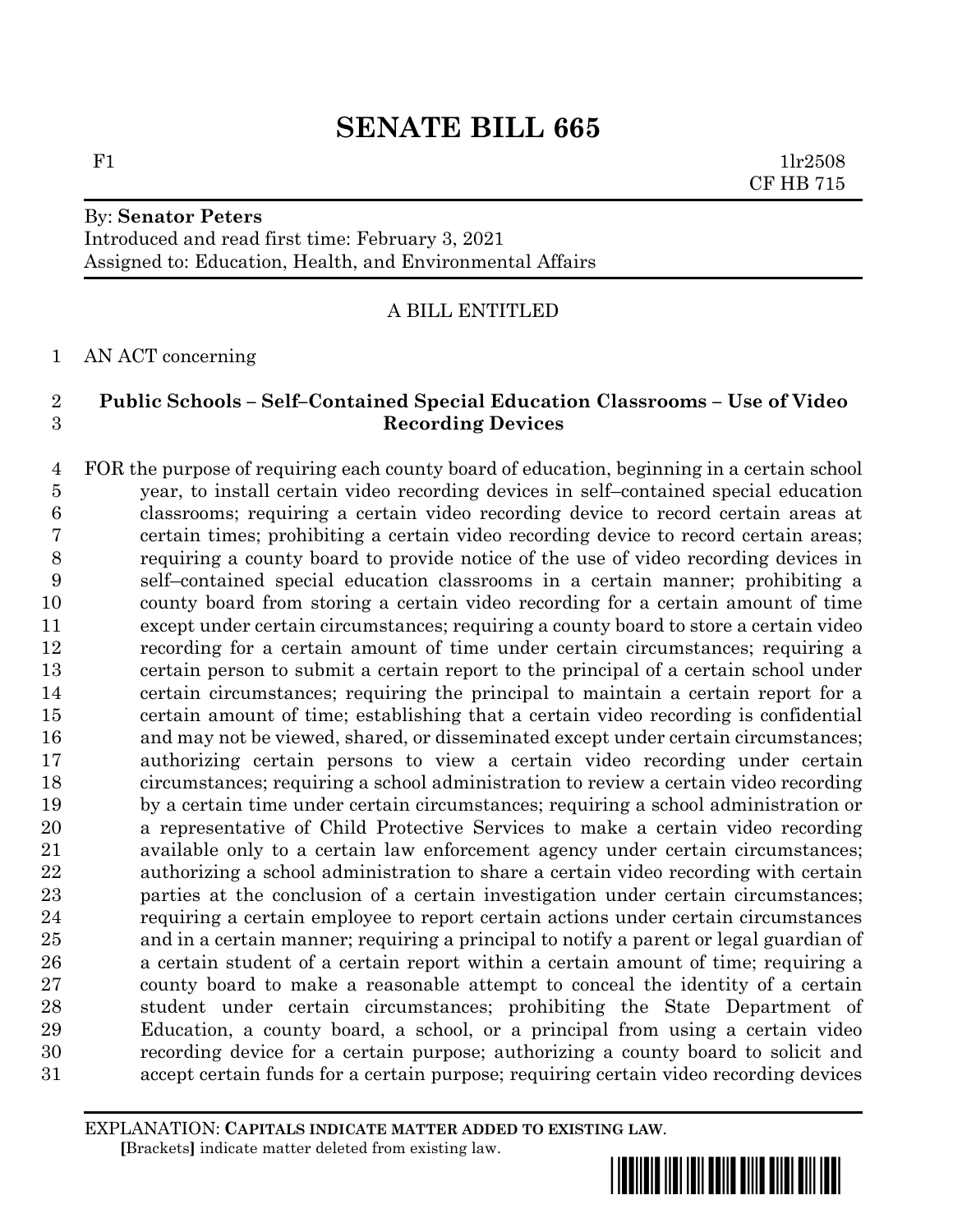#### **SENATE BILL 665**

 to comply with certain fire and safety standards; requiring a county board to collect certain data each year; requiring a county board, beginning in a certain year and each year thereafter, to submit a certain report to the Department; requiring the Department to adopt certain regulations; defining certain terms; and generally relating to the use of video recording devices in self–contained special education classrooms.

BY adding to

- Article Education
- Section 7–447
- Annotated Code of Maryland
- (2018 Replacement Volume and 2020 Supplement)
- BY repealing and reenacting, without amendments,
- Article Education
- Section 8–401(a)(1) and (5)
- Annotated Code of Maryland
- (2018 Replacement Volume and 2020 Supplement)

 SECTION 1. BE IT ENACTED BY THE GENERAL ASSEMBLY OF MARYLAND, That the Laws of Maryland read as follows:

# **Article – Education**

**7–447.**

 **(A) (1) IN THIS SECTION THE FOLLOWING WORDS HAVE THE MEANINGS INDICATED.**

 **(2) "EXCLUSION AREA" MEANS A SUPERVISED AREA TO WHICH A STUDENT WHO RECEIVES INSTRUCTION IN A SELF–CONTAINED SPECIAL EDUCATION CLASSROOM IS TAKEN FOR A LIMITED PERIOD OF TIME TO REGAIN SELF–CONTROL.**

 **(3) "SPECIAL EDUCATION" HAS THE MEANING STATED IN § 8–401 OF THIS ARTICLE.**

 **(4) "SPECIAL EDUCATION CLASSROOM" MEANS A CLASSROOM IN A PUBLIC SCHOOL IN WHICH A MAJORITY OF THE REGULARLY ATTENDING STUDENTS ARE PROVIDED SPECIAL EDUCATION INSTRUCTION, INCLUDING STUDENTS WHO ARE CLASSIFIED PRIMARILY AS CERTIFICATE TRACK, ARE PRIMARILY NONVERBAL, AND ARE PARTICIPATING IN LIFE SKILLS OR COMMUNITY–BASED PROGRAMMING.**

 **(B) (1) BEGINNING IN THE 2021–2022 SCHOOL YEAR, EACH COUNTY BOARD SHALL INSTALL AT LEAST ONE VIDEO RECORDING DEVICE IN EACH SELF–CONTAINED SPECIAL EDUCATION CLASSROOM.**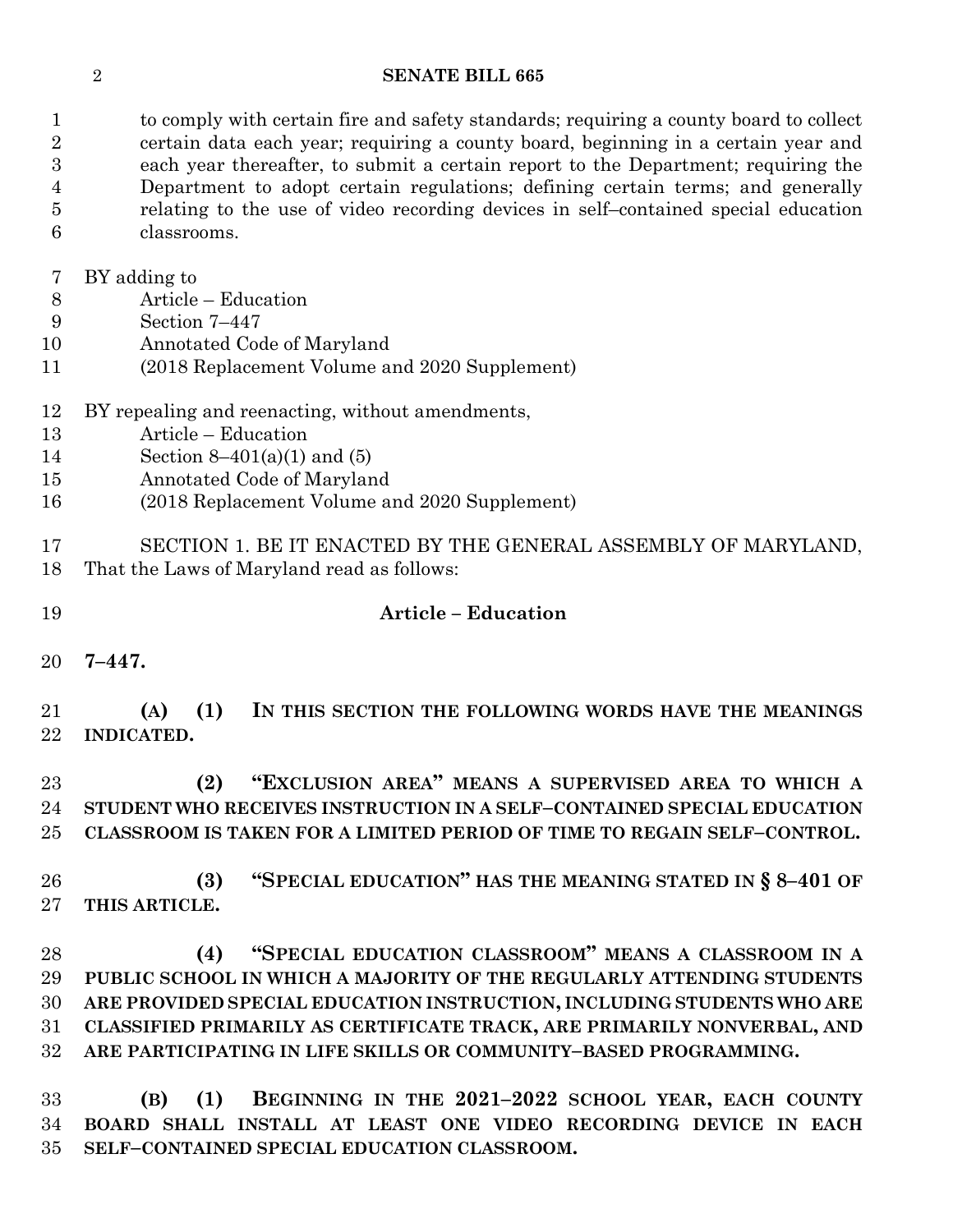**SENATE BILL 665** 3

 **(2) A VIDEO RECORDING DEVICE UNDER THIS SUBSECTION SHALL RECORD:**

 **(I) EXCEPT AS PROVIDED IN PARAGRAPH (3) OF THIS SUBSECTION, ALL AREAS OF THE SELF–CONTAINED SPECIAL EDUCATION CLASSROOM, INCLUDING ALL EXCLUSION AREAS; AND**

 **(II) DURING SCHOOL HOURS AND AT ANY TIME THE SELF–CONTAINED SPECIAL EDUCATION CLASSROOM OR EXCLUSION AREA IS IN USE.**

 **(3) A VIDEO RECORDING DEVICE UNDER THIS SECTION MAY NOT RECORD INSIDE BATHROOM AREAS OR IN AREAS THAT STUDENTS USE TO CHANGE CLOTHING.**

 **(C) EACH COUNTY BOARD SHALL PROVIDE NOTICE OF THE USE OF A VIDEO RECORDING DEVICE IN A SELF–CONTAINED SPECIAL EDUCATION CLASSROOM BY:**

 **(1) POSTING A SIGN IN A CONSPICUOUS LOCATION OUTSIDE EACH SELF–CONTAINED SPECIAL EDUCATION CLASSROOM WHERE A VIDEO RECORDING DEVICE IS USED;**

 **(2) PROVIDING A WRITTEN NOTICE TO THE PARENT OR LEGAL GUARDIAN OF EACH STUDENT WHO RECEIVES INSTRUCTION IN A SELF–CONTAINED SPECIAL EDUCATION CLASSROOM; AND**

 **(3) PROVIDING WRITTEN NOTICE IN THE STUDENT HANDBOOK OF THE USE OF VIDEO RECORDING DEVICES.**

 **(D) (1) UNLESS A COUNTY BOARD RECEIVES A REQUEST TO VIEW OR STORE A PARTICULAR VIDEO RECORDING, THE COUNTY BOARD MAY NOT STORE A VIDEO RECORDING MADE UNDER THIS SECTION FOR MORE THAN 6 MONTHS AFTER THE DATE OF THE RECORDING.**

 **(2) IF A REQUEST IS MADE UNDER PARAGRAPH (1) OF THIS SUBSECTION, THE COUNTY BOARD SHALL STORE THE VIDEO RECORDING UNTIL THE REASON FOR THE REQUEST IS RESOLVED.**

 **(3) IF A VIDEO RECORDING IS TO BE USED AS EVIDENCE TO SUPPORT OR REFUTE A COMPLAINT AGAINST A STUDENT, AN EMPLOYEE, OR A CONTRACTOR, THE COUNTY BOARD SHALL RETAIN THE PORTION OF THE VIDEO RECORDING RELATED TO THE COMPLAINT FOR AT LEAST 1 YEAR AFTER THE DATE THE COMPLAINT IS MADE.**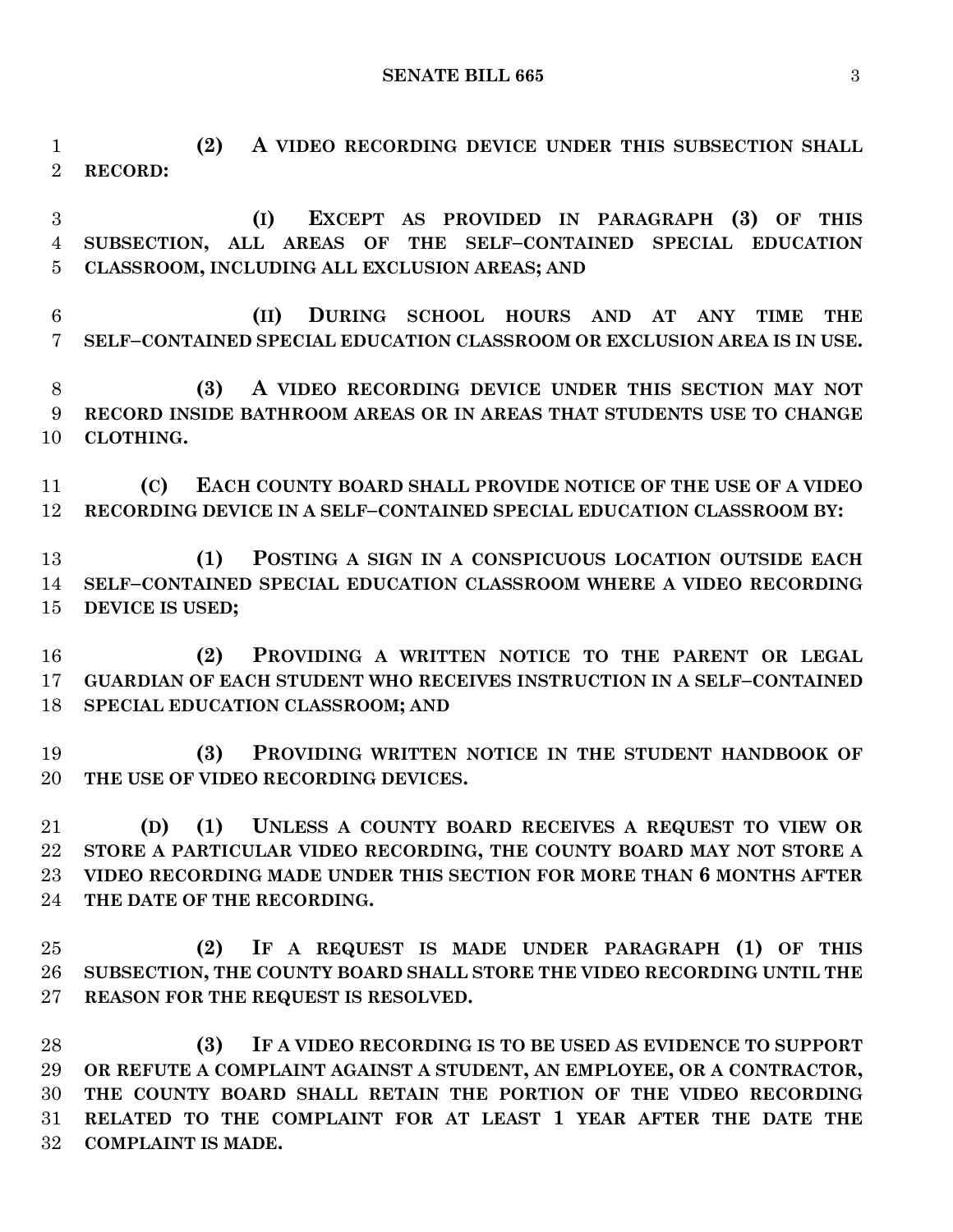**SENATE BILL 665**

 **(E) (1) IF A PERSON DISCOVERS THAT THE OPERATION OF A VIDEO RECORDING DEVICE HAS BEEN INTERRUPTED, THE PERSON SHALL SUBMIT A WRITTEN REPORT TO THE PRINCIPAL OF THE SCHOOL THAT INCLUDES A DESCRIPTION OF:**

 **(I) HOW THE INTERRUPTION WAS DISCOVERED AND THE LENGTH OF THE INTERRUPTION; AND**

**(II) THE REASON FOR THE INTERRUPTION, IF KNOWN.**

 **(2) A PRINCIPAL SHALL MAINTAIN A REPORT SUBMITTED UNDER PARAGRAPH (1) OF THIS SUBSECTION FOR 1 YEAR AFTER THE DATE OF THE SUBMISSION OF THE REPORT.**

 **(F) (1) EXCEPT AS PROVIDED IN PARAGRAPH (2) OF THIS SUBSECTION, A VIDEO RECORDING MADE IN ACCORDANCE WITH THIS SECTION IS CONFIDENTIAL AND MAY NOT BE VIEWED, SHARED, OR DISSEMINATED IN ANY MANNER.**

 **(2) EXCEPT AS PROVIDED IN SUBSECTION (G) OF THIS SECTION, THE FOLLOWING PERSONS MAY VIEW A VIDEO RECORDING MADE UNDER THIS SECTION:**

- **(I) A MEMBER OF THE SCHOOL ADMINISTRATION;**
- **(II) A SCHOOL RESOURCE OFFICER;**
- **(III) A REPRESENTATIVE FROM CHILD PROTECTIVE SERVICES; AND**
- **(IV) A LAW ENFORCEMENT AGENCY.**

 **(G) (1) ON COMPLAINT OR REPORT TO THE SCHOOL, COUNTY BOARD, OR OTHER LEGAL AUTHORITY FROM AN EMPLOYEE, A CONTRACTED EMPLOYEE, A PARENT, OR ANY OTHER INTERESTED PARTY REGARDING AN INCIDENT THAT OCCURRED IN THE SELF–CONTAINED SPECIAL EDUCATION CLASSROOM WHILE THE VIDEO DEVICE WAS RECORDING, THE SCHOOL ADMINISTRATION SHALL REVIEW THE VIDEO RECORDING NOT MORE THAN 3 DAYS AFTER THE DATE THE COMPLAINT OR REPORT WAS MADE.**

 **(2) AFTER REVIEW OF THE VIDEO RECORDING, IF THE SCHOOL ADMINISTRATION OR, IF APPLICABLE, A REPRESENTATIVE FROM CHILD PROTECTIVE SERVICES BELIEVES THAT THE VIDEO RECORDING SHOWS POTENTIAL CRIMINAL CONDUCT, THE VIDEO SHALL BE MADE AVAILABLE ONLY TO A LAW**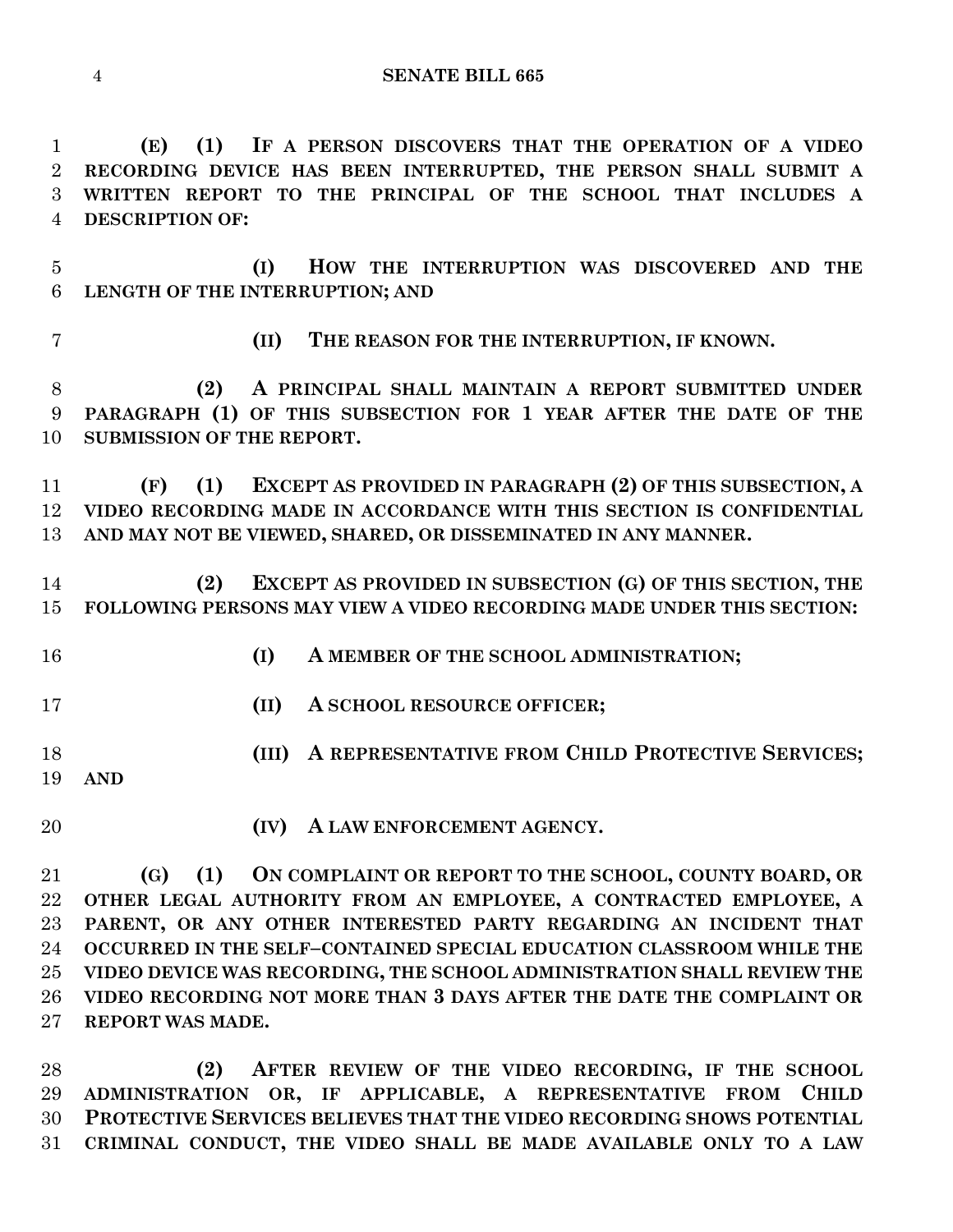**ENFORCEMENT AGENCY FOR AN INVESTIGATION.**

 **(3) AT THE CONCLUSION OF AN INVESTIGATION BY A LAW ENFORCEMENT AGENCY UNDER PARAGRAPH (2) OF THIS SUBSECTION, AND ON REQUEST OF THE STUDENT OR PARENT OF THE STUDENT TO WHOM THE VIDEO RECORDING DIRECTLY RELATES, THE SCHOOL ADMINISTRATION SHALL ALLOW THE STUDENT OR PARENT TO INSPECT AND REVIEW THE VIDEO RECORDING.**

 **(H) (1) IF A SCHOOL ADMINISTRATOR OR OTHER EMPLOYEE OF A SCHOOL OBSERVES AN ACTION THAT COULD BE CONSIDERED THE ABUSE OR NEGLECT OF A STUDENT IN A SELF–CONTAINED SPECIAL EDUCATION CLASSROOM OR EXCLUSION AREA, THE SCHOOL ADMINISTRATOR OR EMPLOYEE SHALL REPORT THE ACTION IN ACCORDANCE WITH ANY APPLICABLE CHILD ABUSE AND NEGLECT REPORTING GUIDELINES.**

 **(2) ON RECEIVING A REPORT UNDER PARAGRAPH (1) OF THIS SUBSECTION, A PRINCIPAL SHALL NOTIFY A PARENT OR LEGAL GUARDIAN OF THE STUDENT WHO IS THE SUBJECT OF THE REPORT WITHIN 24 HOURS AFTER RECEIVING THE REPORT.**

 **(I) A COUNTY BOARD SHALL MAKE A REASONABLE ATTEMPT TO CONCEAL THE IDENTITY OF ANY STUDENT WHO APPEARS IN A VIDEO RECORDING MADE UNDER THIS SECTION WHO IS NOT INVOLVED IN THE INCIDENT FOR WHICH THE VIDEO RECORDING IS BEING VIEWED.**

 **(J) THE DEPARTMENT, A COUNTY BOARD, A SCHOOL, OR A PRINCIPAL MAY NOT USE A VIDEO RECORDING DEVICE TO MONITOR THE PERFORMANCE OF SCHOOL EMPLOYEES.**

 **(K) A COUNTY BOARD MAY SOLICIT AND ACCEPT GIFTS, GRANTS, AND DONATIONS FROM ANY PERSON TO BE USED TOWARD THE INSTALLATION AND OPERATION OF A VIDEO RECORDING DEVICE UNDER THIS SECTION.**

 **(L) ALL VIDEO RECORDING DEVICES UNDER THIS SECTION SHALL COMPLY WITH FEDERAL FIRE AND SAFETY STANDARDS.**

**(M) (1) EACH YEAR, A COUNTY BOARD SHALL COLLECT DATA ON:**

 **(I) THE NUMBER OF REQUESTS TO VIEW A VIDEO RECORDING MADE UNDER THIS SECTION; AND** 

**(II) THE IDENTITY OF THE PERSON THAT MADE A REQUEST.**